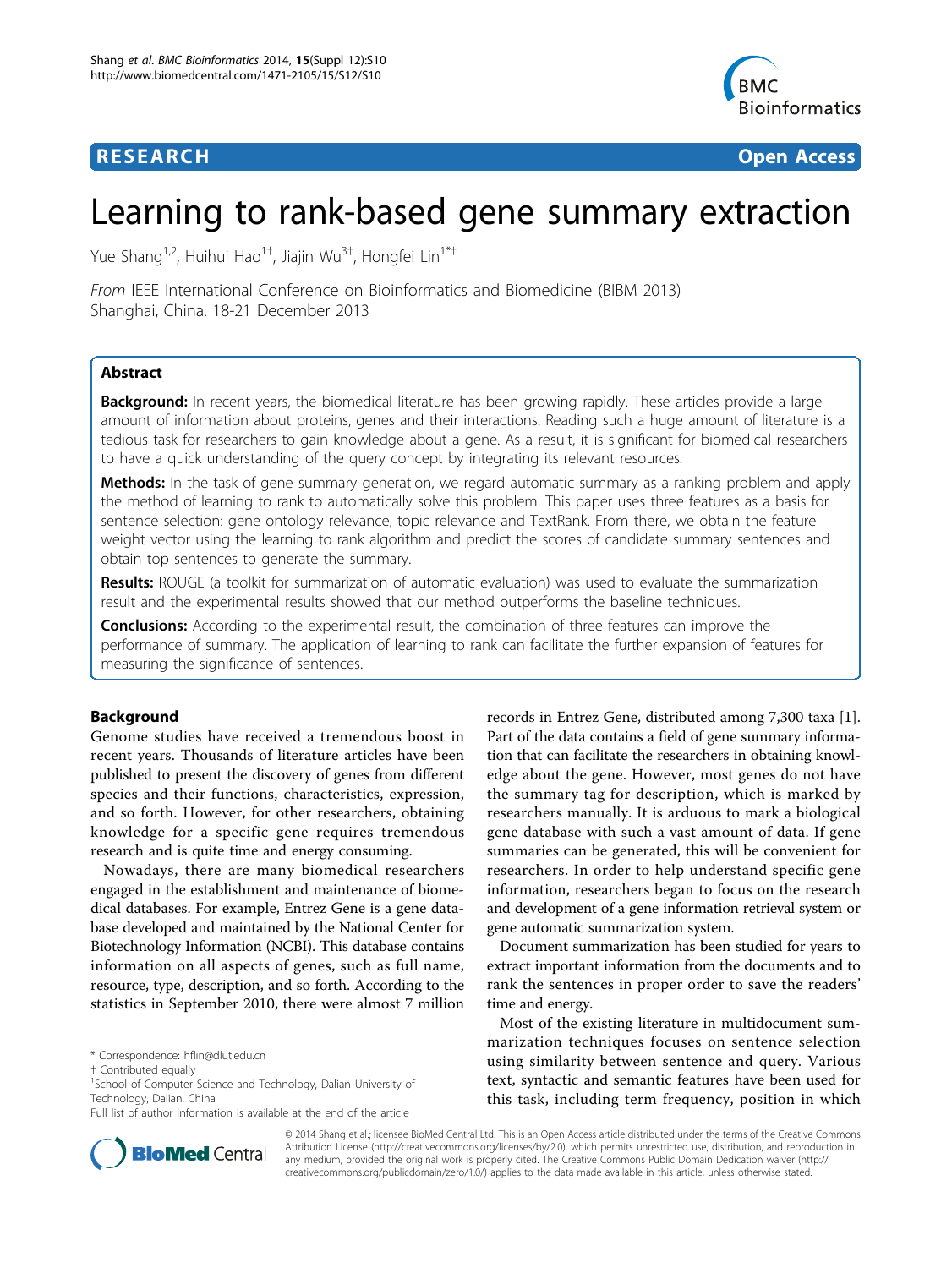the sentence appears in the document and paragraph, cue words, title, and so forth. Specifically, Luhn tries to solve the problem using term features [[2](#page-7-0)]. Edmundson and colleagues combine four features - term frequency, co-occurrence with title, position and cue words - to generate summaries. Erkan and Radev [[3\]](#page-7-0) and Mihalcea and Tarau [[4](#page-7-0)] deem sentence selection a classification problem. Plaza and colleagues proposed a graph-based multidocument summarization method, using UMLS to identify concepts and semantic relations, and then to construct a rich semantic representation of the documents [[5\]](#page-7-0). He and colleagues take a different perspective from data reconstruction and propose a novel framework called Document Summarization based on Data Reconstruction [[6\]](#page-7-0). Specifically, their approach generates a summary that consists of those sentences which can best reconstruct the original document.

Ling and colleagues exploit a gene summary system that is based on biomedical structured data and uses machine learning methods to extract six attributes of a gene, namely gene products, DNA sequence, and so forth [[7,8](#page-7-0)]. In Ling's work, sentences are sorted considering the relevance to the gene's property and the position in which they appear. Jin and colleagues take advantage of the chi-square distribution to find subject terms differing from the general biomedical texts in the description of a gene, and characterize the importance of sentences including these subject terms, using the gene ontology feature and PageRank graph feature [[9\]](#page-7-0).

In this paper, we propose a summarization method based on learning to rank. In our method, three kinds of features are developed to describe the sentence weight for sentence ranking. We use learning to rank to obtain the feature weight and the top ranked sentences are collected to generate the gene summary. In our experiment, we use MEDLINE corpus for the experiment and gene description in the Entrez Gene database as a reference. The next section will give a brief introduction about related works, and the following section will describe the features we use and our learning to rank model. We then discuss our experiment settings and result analysis. Finally, we present concluding remarks.

## Methods

In this section we report on the construction of the summarization system, and we describe each step in more detail in the following sections.

This paper presents a method for generating gene summaries from biomedical scientific literature. The method takes three important features into consideration, and we use the learning to rank algorithm to observe the contribution of each feature.

First we collect the target genes from the NCBI database and collect the relevant document for each target gene from Medline. Our algorithm is based on the following steps to generate gene summaries: preprocess documents in a training set and a test set, such as sentence border identification, word segmentation, stemmer and removing stop words; calculate each sentence's gene ontology relevant score, topic relevant score and TextRank score; for sentences in the training set, compare the similarity between them and reference summaries, and then give a score from 0 to 4 using the recall-oriented understudy for gisting-evaluation (ROUGE) toolkit; for the training set, apply the learning to rank algorithm and gradient descent to learn the weight of features; and, after several iterations, obtain the weight vector. Next we rank sentences in the test set. Finally, through redundancy removal, we can generate the gene's summary. The whole system is illustrated in Figure [1.](#page-2-0)

## Feature selection

## Gene ontology relevance

The Gene Ontology project (GO) is a biomedical database used to normalize all species' genes and the properties of gene products. The ontology covers three domains: cellular component, molecular function and biological process. The cellular component describes a cell's composition and its extracellular environment. Molecular function represents elemental activities of a gene product at the molecular level, such as binding or catalysis, Biological process describes operations or sets of molecular events with a defined beginning and end, pertinent to the functioning of integrated living units: cells, tissues, organs and organisms.

Every ontology term in the GO includes the following parts: gene ontology name, unique tag composed of letters and figures, and references to resources. The GO is structured as a directed acyclic graph, and each term has defined relationships to one or more terms. The relationships comprise 'is a' and 'part of' relations.

The GO annotation database labels gene products with the GO term. Every GO product is annotated with the GO name, annotated basis, annotated organization and annotated time. Table [1](#page-2-0) presents an example of the GO annotation information for the gene actin.

Each gene is unique because of its structural component and function, so the generated summary should include the gene-specific features. GO terms exactly reflect the gene's own property that distinguishes it from others. This is the property our paper makes use of to search for these terms' occurrence in candidate sentences and compute the sentences' GO relevance score. Namely, we prefer sentences that include specific GO terms about the gene. A gene can be annotated by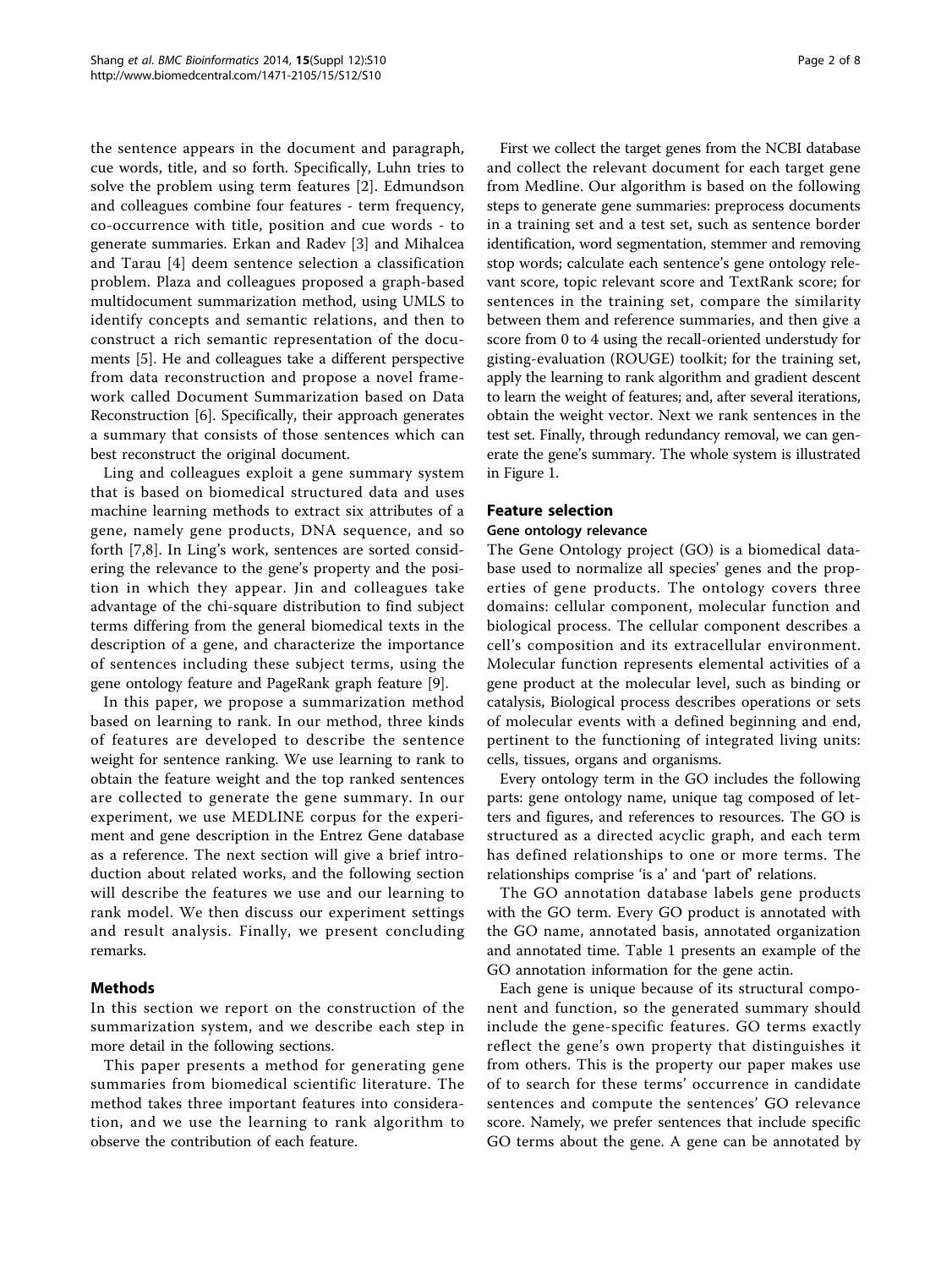<span id="page-2-0"></span>

one or several GO terms. Table 2 presents a segment of the GO annotation database that is also a part of the corpus we used in our experiment. From this table we can conclude that the gene AT2G01050 (GeneID: 814629) has several GO terms.

The GO relevance score is computed according to GO annotation information. First, given a target gene, we look for corresponding GO terms according to the gene2go data provided by Entrez Gene. Next, we preprocess candidate sentences of the target gene by word segmentation, stemming and stop-word removal. Additionally, frequencies of GO terms are computed and we score the sentences according to the GO score. For a gene, the algorithm procedure for computing the GO relevance score is as follows:

(a) Stem and remove stop words for the GO annotation information;

(b) Segment, stem and remove stop words for the gene's candidate sentences;

(c) For each candidate sentence  $S_k$ ,  $k = 1, 2, ..., n$ . Firstly, set the GO relevance score to 0 - that is,  $GOScore(S_k) = 0$ . For each word w in sentence  $S_k$ , if the GO term set includes this word, then  $GOScore(S_k)+=1;$ 

(d) Finally,*GOScore*( $S_k$ ) = *GOScore*( $S_k$ )/*length*( $S_k$ ), where *length* $(S_k)$  represents the count of words in the sentence  $S_k$  after pre-processing and removing stop words.

## Table 1 Gene ontology annotation data

| Actin, alpha cardiac muscle 1, UniProtKB:P68032 |
|-------------------------------------------------|
| Heart contraction                               |
| 0060047 (biological process)                    |
| Inferred from Mutant Phenotype (IMP)            |
| PMID 17611253                                   |
| UniProtKB, June 6, 2008                         |
|                                                 |

GO, Gene Ontology project.

#### Topic relevance

In 2003 Blei and colleagues proposed the Latent Dirichlet Allocation (LDA), which is a generative model and can represent the document set and other discrete datasets as topics [[10\]](#page-7-0). At present, the LDA model has been used in many text-relevant fields, such as text classification and information retrieval [\[11](#page-7-0)-[13](#page-7-0)].

LDA is an unsupervised learning algorithm and can recognize the latent topics of the document set, without using training data [[14\]](#page-7-0). By using LDA, documents can be represented by the distribution of topics, while topics can be represented by the distribution of words. By applying a topic model to the data, the most related topic is selected from all of the topics about the gene and the words under that topic are used as features for topic relevance.

LDA is a generative probabilistic model of a corpus. The basic idea of LDA is that documents are represented as a distribution of latent topics, where each topic is characterized by a distribution over words. LDA is a directed probability graph model, including three layer structures: word, document and document. LDA can model the topic information in document sets. For a given document set, the LDA model represents each document as a set of topics and each topic is represented by word multinomial distributions.

Recently, the LDA model has been studied in the field of natural language processing and intelligent information processing. Meanwhile, researchers are also performing topic detection using the LDA model in the

Table 2 Gene ontology annotation corpus for AT2G01050

|      | tax id GeneID GO ID |                                 | GO term                                           | Category |
|------|---------------------|---------------------------------|---------------------------------------------------|----------|
| 3702 |                     |                                 | 814629 GO:0005575 ND cellular_component Component |          |
| 3702 |                     |                                 | 814629 GO:0003676 IEA nucleic acid binding        | Function |
| 3702 |                     |                                 | 814629 GO:0008150 ND biological process           | Process  |
| 3702 | 814629              | GO:0008270 IEA zinc ion binding |                                                   | Function |

GO, Gene Ontology project.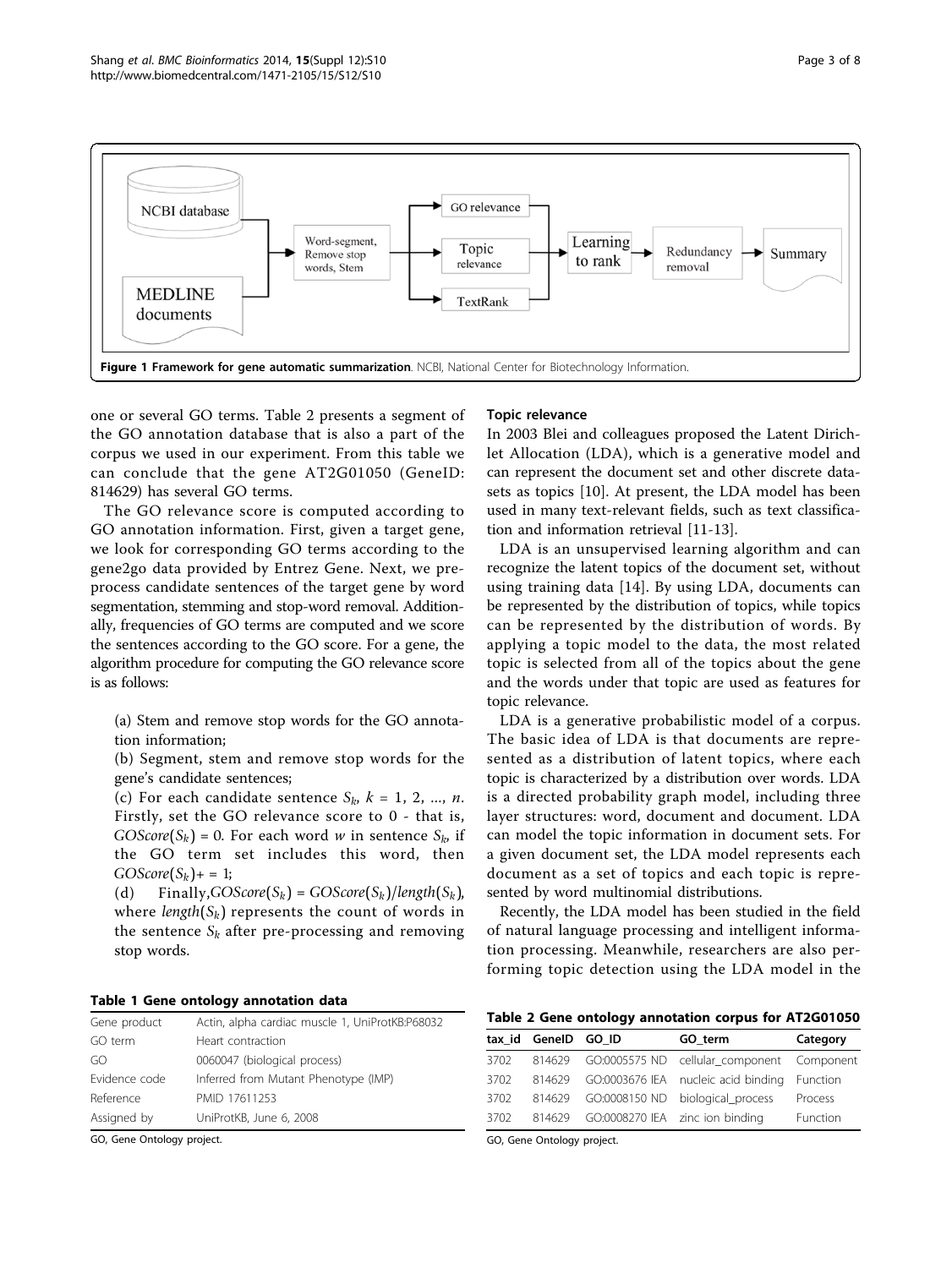document summarization field, but it has not been applied to the biomedical field.

In this paper, we will make use of LDA to find the implicit topics in a gene's relevant documents. For all genes' descriptions, we regard these documents as sets of topics. Using the LDA model, we are aiming to mine the gene's topics and obtain the topic words, as Table 3 shows. Finally, we compute the candidate sentences' relevant degree with these topic words. The algorithm used is as follows:

(1) Segment, stem and remove stop words for the gene's candidate sentences;

(2) For each candidate sentence  $S_k$ ,  $k = 1, 2, ..., n$ . At beginning, let  $LDAScore(S_k) = 0$ . For each word w in the sentence  $S_k$ , if the topic word set concludes this word, then  $LDAScore(S_k)+=1$ ;

(3) Finally,  $LDAScore(S_k) = LDAScore(S_k)/length(S_k)$ , *length*( $S_k$ ) represents the sum of words in sentence *Sk* after pre-processing and removing stop words.

## **TextRank**

TextRank is a graph-based method that computes the importance of sentences [[4\]](#page-7-0). Sentences are regarded as nodes in the graph, while similarities among the sentences are regarded as edges between these nodes. TextRank is similar to PageRank. When node B is connected with node A, this means that node B has voted for node A. Meanwhile, the vote is represented by the similarity between the nodes. The more similar node B is to node A, the more important the vote is from node B to node A. Additionally a node with a higher score will give a more authoritative vote. When a node gets many votes, this means the node is very important and will have a higher score. Conversely, PageRank just analyzes hyperlinks between web pages - a page is either connected with another page or not; but in our method the edge represents the similarity between nodes. PageRank is improved by TextRank by adding a weight to the edge, namely the TextRank weighted graph model. In the TextRank model, the importance of a node is related to the number of votes it obtains, the importance of nodes voting it and similarity between them.

|  |  |  |  |  | Table 3 Topic terms for gene summary |
|--|--|--|--|--|--------------------------------------|
|--|--|--|--|--|--------------------------------------|

| protein  | family     | encode     | member |
|----------|------------|------------|--------|
| gene     | function   | membrane   | acid   |
| provide  | involve    | chromosome | cell   |
| complex  | variant    | receptor   | kinase |
| conserve | belong     | isoform    | role   |
| human    | transcript | subunit    | domain |

According to the above theory, we can describe the text as a weighted graph  $G = (V, E)$ , where V is the set of nodes and  $E$  is the set of edges with  $V^*V$ . The importance of node  $V_i$  is then defined by Equation (1):

$$
S(V_i) = (1 - d) + d \times \sum_{j \in In(V_i)} \frac{w_{ji}}{|Out(V_j)|} S(V_j)
$$
 (1)

Here we do not consider the direction of the edges. The out-degree of a node in the graph is equal to its indegree - that is, Out  $(V_j)$  = In  $(V_j)$  - and d is a parameter that can be set between 0 and 1, which has the role of integrating into the model the probability of jumping from a given vertex to another random vertex in the graph.

To apply TextRank in our work we first need to build a graph associated with the document, where the graph vertices are representative or the units to be computed. For the goal of computing the sentence's TextRank score, a vertex is added to the graph for each sentence in the documents. The first step is thus to identify the sentence unit in the documents.

The procedure of the algorithm is as follows:

(1) Detect sentences in the document set, each sentence corresponds to a node in the graph;

(2) Compute similarities between every two sentences, we employ cosine similarity as Equation (2) shows:

$$
E_{i,j} = Cos(S_i, S_j) = \frac{\sum_{k=1}^{t} w_{i,k} \times w_{j,k}}{\sqrt{\sum_{k=1}^{t} w_{i,k}^2} \times \sum_{k=1}^{t} w_{j,k}^2}
$$
(2)

 $w = tf(w) \times idf(w)$ ,  $tf(w)$  is the frequency of word w in the sentence and  $idf(w) = 1 + \log(\frac{N}{n_w})$ , where N is the total number of documents and  $n_w$  is the sum of documents containing word w.

(3) Initialize each node's value in the graph to an arbitrary value between 0 and 1;

(4) Iterate Equation (1) until all of the nodes' different values are smaller than a given threshold. These values are their TextRank scores.

## Learning to rank

There are two types of automatic summarization techniques: extractive summary and abstractive summary. There are many technical difficulties for an abstract summary to realize, so we adopted an extractive summary technique to generate a gene's summary. Given a gene, the system will grade those relevant sentences and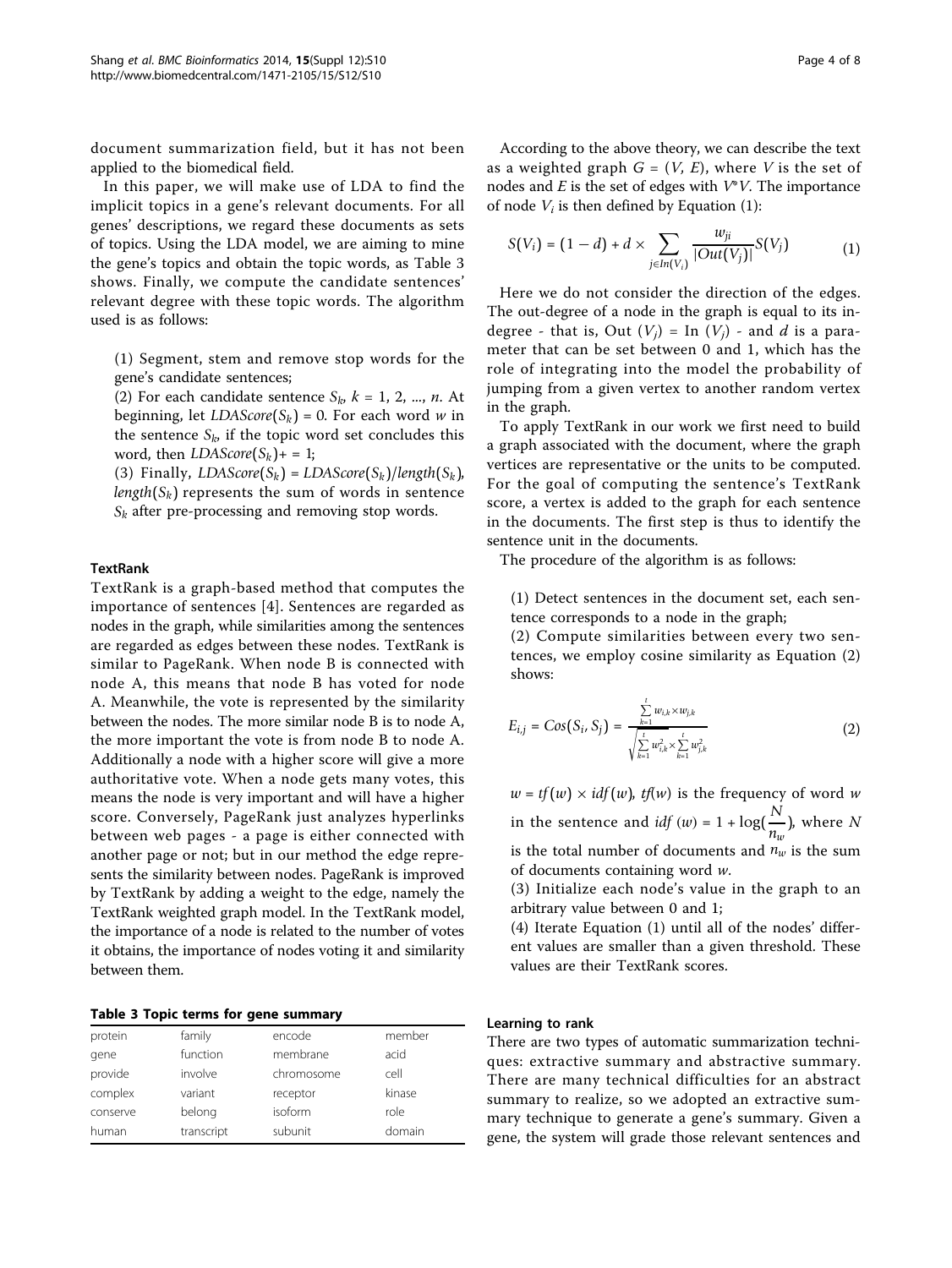find the most representative sentences. The process can be regarded as a sentence ranking problem.

With the development of information retrieval techniques, more features are brought into the ranking algorithm. Learning to rank combines information retrieval techniques and machine learning theory, and its goal is to obtain a ranking model from the training set using various algorithms and ranking documents in the test set [[15](#page-7-0)].

When applied to automatic summarization, the task of learning to rank is as follows: for a given query and its relevant documents, the ranking function would give a score to every document. In the training set, each of the relevant documents has a definite score. The score represents the relevance degree of the document to the query, and can be explicitly or implicitly given by humans. Through minimizing the loss function and a series of iterations, a ranking function is created in the training set, such that the model can precisely predict the ranking lists in the training data. We can then use it for the test set.

Recently, the learning to rank algorithm has been drawing broad attention in the machine learning community. Several methods have been developed and successfully applied to document retrieval, such as pointwise, pairwise, listwise, and so on. In this paper, we employ what we call the listwise approach [[15](#page-7-0)], in which document lists are used as instances in learning, and the listwise loss function is called ListNet, with the neural network as the model and gradient descent as the algorithm. Next, we will provide a detailed description about using the listwise method to rank candidate sentences.

First, given a query set  $Q = (q_1, q_2, \ldots, q_n)$ . Each query  $q_i$  corresponds to a gene and has a candidate sentence list,  $s_i = (s_1, s_2, \ldots, s_n)$ , of which *sj*represents the *j*th candidate sentence of  $q_i$ .  $n_i$  is the sum of its candidate sentences s.

For each candidate sentence list,  $s_i = (s_1, s_2, \ldots, s_n)$ , there is a corresponding list,  $y_i = (y_1, y_2, \dots, y_n)$ , describing the candidate sentence's importance, with *yi*,*<sup>j</sup>* the score of sentence *si*,*j*. The importance is defined according to cosine similarity between the sentence and description  $d_i$  of gene  $q_i$ :

$$
\gamma_{i,j} = \cos(s_{i,j}, d_i) = \frac{\sum_{k=1}^{t} s_{ij,k} \times d_{i,k}}{\sqrt{\sum_{k=1}^{t} s_{ij,k}^2} \times \sum_{k=1}^{t} d_{i,k}^2}
$$
(3)

The assumption of Equation (3) is that the more similarity between candidate sentence *si*,*<sup>j</sup>* and *qi*'s description  $d_i$ , the more appropriate is  $s_{i,j}$  as the summary sentence.

In the process of the training model, the training set can be denoted as  $\Gamma = \{x_i, y_i\}_{i=1}^n$ . There are *n* queries for each query  $q_i$ , and there is a feature vector list,  $x_i = (x_1, x_2, \ldots, x_n)$ . A feature vector  $x_{i,j}$  is created from

each query-sentence pair  $(q_i, s_{i,j}); i = 1, 2, ..., n; j = 1, 2, ...,$  $n_i$ . Each list of features  $x_i = (x_1, x_2, \ldots, x_n)$  and the corresponding list of scores  $y_i = (y_1, y_2, \ldots, y_n)$  then form an 'instance'.

Given the feature vector list  $x_i$ , ranking function  $f$  will calculate a relevance score  $f(x_i)$ . Then for each feature vector list, we can get a relevance score list  $z_i = (z_1, z_2, \ldots, z_i)$  $=(f(x_i,1), f(x_i,2), ..., f(x_i,n_i))$ . The goal of learning to rank is to minimizing the sum of the training set's loss function  $\Box$ 

$$
\sum_{i=1}^n L\big(\gamma_i,z_i\big)
$$

where  $L$  is the loss function to be optimized.

To obtain the objective function, this paper employs a gradient descent algorithm to optimize loss function. We call this method ListNet. The gradient descent algorithm is an important learning paradigm, which is a strategy for searching enormous hypothesis space and can satisfy the condition of continuous parameter assumption and error differentiation for arguments.

We then use the ranking function to assign the score for the sentences in the test set. The input of the ranking function is the three features in Section A. For example, given a gene A and a set of sentences containing A, we can calculate a score for each sentence. Then we rank the sentences and obtain the top  $k$  for the next step. We call the learning problem described above the listwise approach to learning to rank.

The specific idea of the algorithm is shown in Figure [1.](#page-2-0) In our experiment, we obtain the feature weight vector (0.1, 0.2, 0.7) that has the best performance after 1,000 iterations.

#### Redundancy removal

A good summary should not only contain as much diverse information as possible for a gene, but also with as little redundancy as possible. For many wellstudied genes, there are thousands of relevant papers and most information is redundant. Hence it is necessary to remove redundant sentences before producing a final summary. Here the idea of redundancy removal is that when a sentence is similar to a sentence selected in the summary, then the sentence should be punished. Hypothesize that  $S$  is the last sentence set of the generated summary and  $C$  is the candidate sentence set; the algorithm of redundancy removal is then as follows:

(1) In the initial state,  $S = \Phi$ ,  $C = (s_i | I = 1, 2, ..., n)$ concludes  $n$  candidate sentences. Score these sentences using the function and feature weight vector that we have obtained in the former step;

(2) Rank sentences according to their score;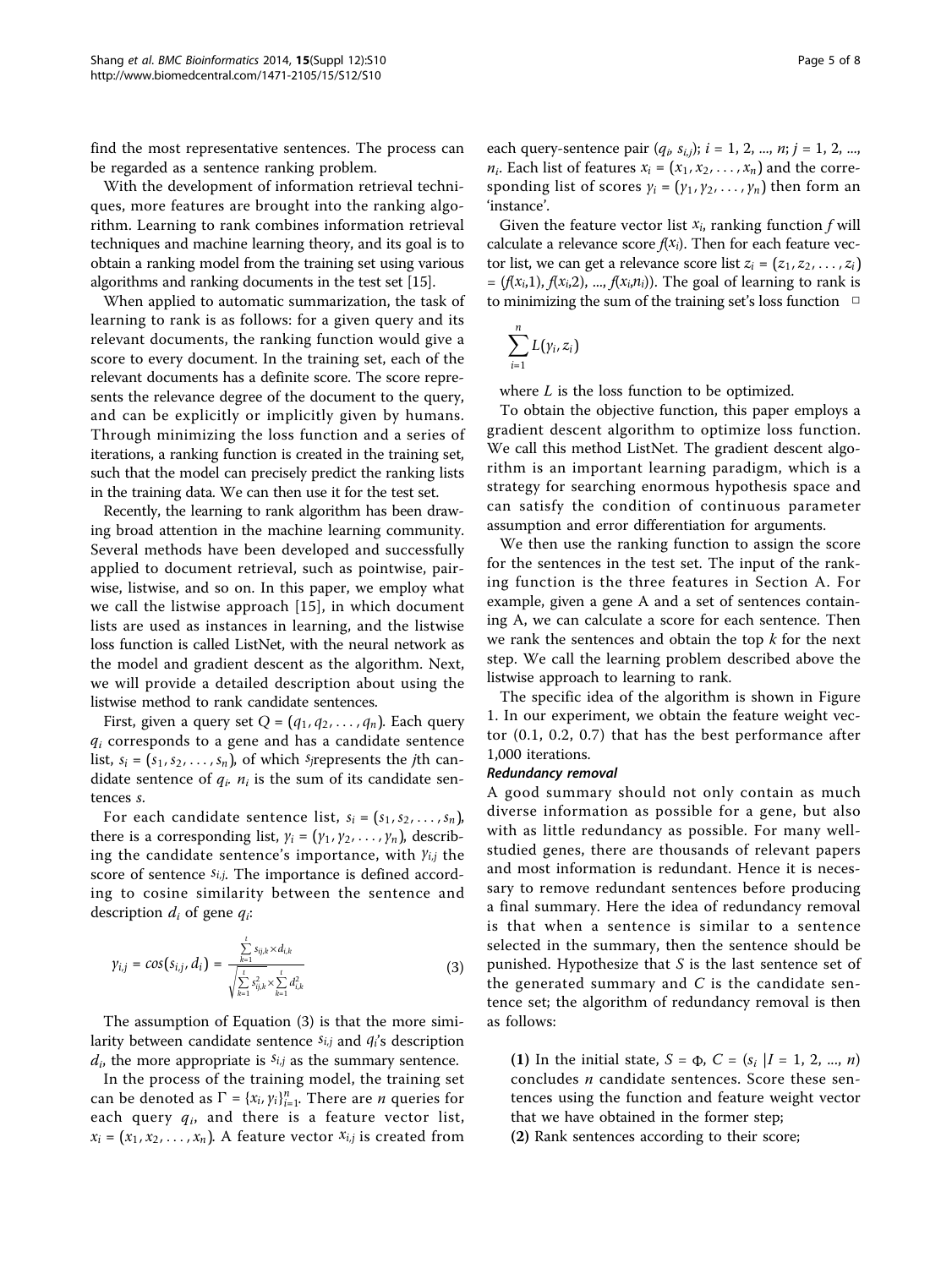(3) Select sentence  $s_i$  with the highest score, move it from C to S. Meanwhile, update scores of sentences in  $C$  with Equation  $(4)$ :

$$
Score(s_j) = Score(s_j) - \omega \times sim(s_i, s_j)
$$
\n(4)

where  $\omega > 0$  is the punishment parameter, here set as an empirical value 1.0.  $sim(s_i, s_j)$  is the cosine similarity between  $s_i$  and  $s_i$ .

(4) Repeat steps (2) and (3) until the length of sentences in S reaches the length set before.

## Results

#### Data collection

Entrez Gene is a gene database developed and maintained by the NCBI. The database reports multiple types of information about genes, including nomenclature, summary descriptions, accessions of gene-specific and gene productspecific sequences, chromosomal localization, reports of pathways and protein interactions, associated markers and phenotypes. In this paper, we use the summary description in the property 'Entrezgene-summary' as the gene's reference summary to be compared with the summary we generate. Meanwhile, we obtain all related Medline PubMed IDs from gene2pubmed data provided by Entrez Gene. By using these IDs, we can extract each gene's related documents in the Medline database as the candidate document set to generate the gene's summary.

In the Entrez Gene database, there are 46,362 genes related to human. Among those genes, we selected 3,000 genes having the description summary to experiment with. These genes are deemed the ground truth, and we can compare the summaries we generated with these description summaries. Ranking GeneIDs, we exploit the first 2,000 genes as a training set and the following 1,000 genes as a test set. Although the length of reference summaries varies, most of them contain five sentences. To produce a summary of similar length, we decided to select five sentences in our system.

## Evaluation metrics

A large-scale evaluation is performed using ROUGE metrics. ROUGE is an evaluation package commonly used to automatically evaluate both single-document summarization and multidocument summarization systems [[16](#page-7-0)]. ROUGE measures the quality of summary we generate by counting its overlapping units, such as the  $n$ -gram, word sequences and word pairs, with reference summary. Among all of the evaluation metrics in ROUGE, ROUGE-N and ROUGE-SU generally perform well in evaluating multidocument summarization according to Lin and Hovy [[16](#page-7-0)]. We evaluate our summary with the metrics ROUGE-1, ROUGE-2 and ROUGE-SU4. ROUGE-N models n-gram-based co-occurrence statistics, where N stands for the length of the n-gram. ROUGE-SU4 models skipbigram plus unigram-based co-occurrence statistics; that is, pairs of words allowing for no more than four words.

It is important to note that ROUGE does not consider the semantic similarity. Since it only counts the lexical matching, when there are two summaries that have similar meaning but use different words, ROUGE may give two different evaluation results.

#### Compared methods

To evaluate the summarization performance, different types of summaries have been generated, we have selected two baselines: random sentences, selecting five sentences randomly from the gene's candidate sentences; and MEAD

[[17\]](#page-7-0), the most elaborate publicly available platform for multilingual summarization and evaluation. MEAD's source and documentation can be downloaded [[18\]](#page-7-0). The MEAD platform implements multiple summarization algorithms such as position-based, centroid-based, largest common subsequence and keywords. MEAD has been used in numerous applications, ranging from summarization for mobile devices, to webpage summarization within a search engine, to novelty detection. The latest edition of MEAD is version 3.12. Here we use the default setting that extracts sentences according to three features: centroid, position and length. The length of summary is set to 5.

#### Experimental results

ROUGE can generate three kinds of scores: the F-measure, precision and recall. In this experiment, our method is always taking the lead among the three types of score. We only use recall to compare different approaches. As stated in Section B, the recall of three ROUGE metrics is shown in our experimental results: ROUGE-1, ROUGE-2 and ROUGE-SU4.

Table [4](#page-6-0) presents the ROUGE evaluation results. Our learning to rank method is presented with respect to three features. As shown by the highest ROUGE scores (Table [4](#page-6-0) bold type), learning to rank obviously reports higher ROUGE scores than the other summarizers.

To test the impact of the features' combination with respect to learning to rank, we also performed three groups of experiments. Because of space constraints, however, only one group of results is explored here, as Table [5](#page-6-0) presents. In this group, we first conducted TextRank. Then, on the basis of these results, we add the other two features respectively. For legibility reasons, only the ROUGE-1 score is shown. It may be observed from Table [5](#page-6-0) that the last combination behaves the best when all three features are used in learning to rank. In contrast, the latter combination (that is, TextRank and GO) achieves slightly better results than the former combination (that is, TextRank and LDA).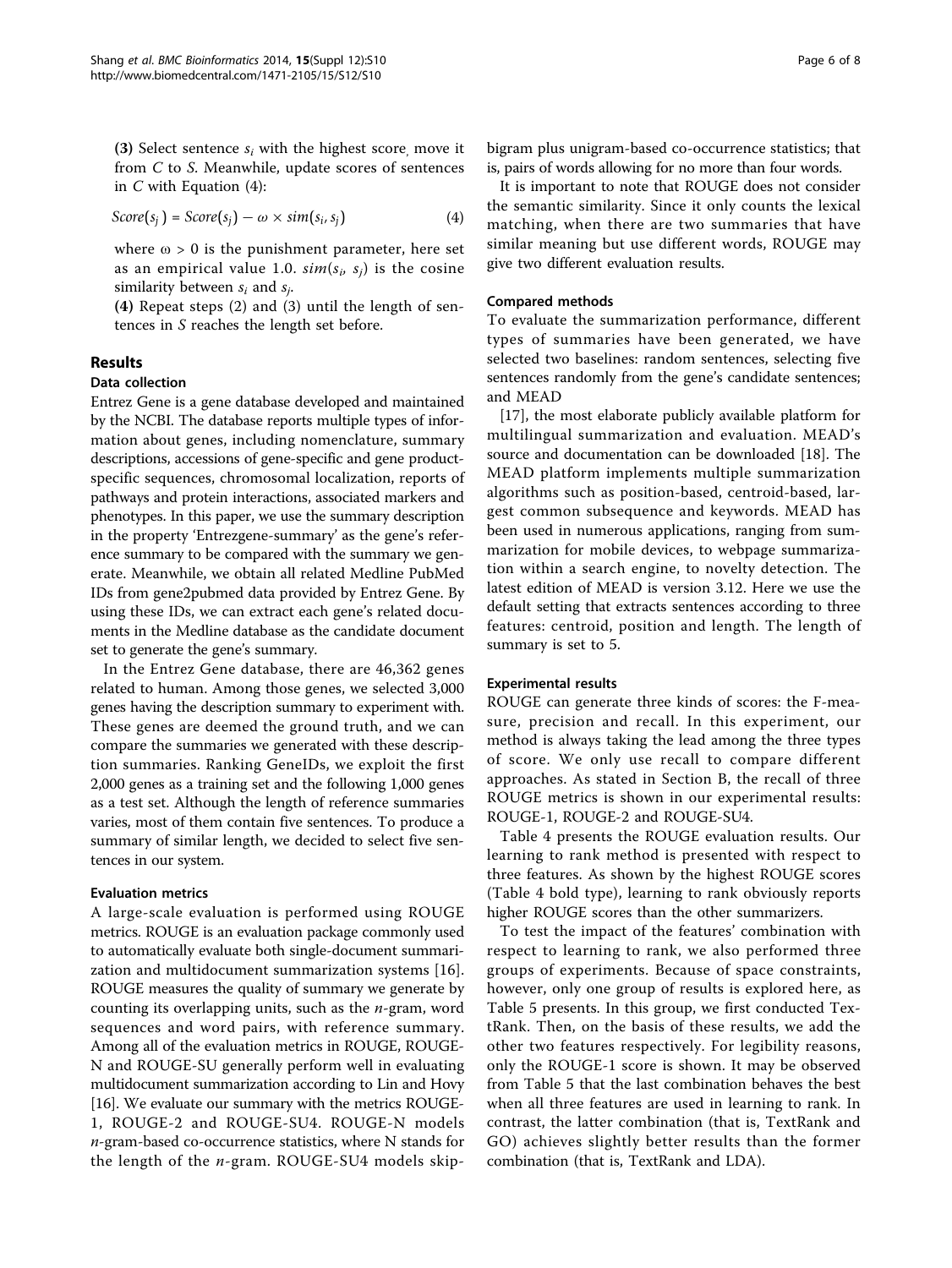<span id="page-6-0"></span>Table 4 Performance comparison between different systems

| Method      | <b>ROUGE-1</b> | <b>ROUGE-2</b> | <b>ROUGE-SU4</b> |  |
|-------------|----------------|----------------|------------------|--|
| <b>MFAD</b> | 0.39           | 0.08           | 0.14             |  |
| Random      | 0.31           | 0.05           | 011              |  |
| l TR        | 0.46           | 0.1            | 0.17             |  |

Bold data represent the highest recall-oriented understudy for gistingevaluation (ROUGE) scores. LTR, learning to rank with respect to three features.

## **Discussion**

In this section, we will discuss the results. First, we discuss the results of the final evaluation and compare our method with the other two summarizers. It can be concluded from Table 5 that our method outperformed the two baseline techniques. One reason for this is that we applied three effective features. The gene ontology relevance score prefers the sentences with specific ontology information about a gene; topic relevance rewards sentences including gene topics; and TextRank would assign higher scores to representative sentences. Thus, if a sentence contains the gene ontology we desire, contains phrases about gene topics and also has a higher similarity with other related sentences, it will more probably be chosen as a summary sentence. The use of three features along with learning to rank allows the system to identify more specialized and representative sentences as summaries. MEAD does not use any biomedical features; instead, it only selects sentences that are centers of the cluster of documents. MEAD therefore cannot reflect the importance of a sentence about a target gene.

Meanwhile, we also analyzed the reference summary. Unsurprisingly, the sentences in the reference model often included the gene's GO terms and its representative descriptions, such as function, species, variance, and so on, which is similar to the topics that we obtained using the LDA model. Because ROUGE metrics are based on the number of word overlaps, this model frequently awards summarizers containing the same terms as reference summaries.

Furthermore, we can conclude that larger promotions are gained in ROUGE-2 and ROUGE-SU4 than in ROUGE-1. This is because many background words (for

Table 5 Contribution of features of TextRank, LDA and GO to the experimental results

| Method                | <b>ROUGE-1</b> |  |
|-----------------------|----------------|--|
| TextRank              | 0.36           |  |
| TextRank + LDA        | 0.4            |  |
| $TextRank + GO$       | 0.42           |  |
| TextRank + $GO + IDA$ | 0.46           |  |

GO, Gene Ontology project; LDA, Latent Dirichlet Allocation; ROUGE, recalloriented understudy for gisting-evaluation.

example, gene, protein, cell) also appeared frequently as unigrams in the reference summaries.

We also analyzed the results of the features' combination, aiming to analyze the contribution of each feature to the task. We can observe the three features' impact on the experiment's results from Table 5. These results show that the combination can improve the summary's performance via bringing in three biomedical features along with learning to rank. At the same time, the GO feature has a better effect on the summaries than the LDA topic model. After observing the reference summaries, we found that different genes cover different topics and the summaries we generated cannot catch these topics accurately. But in the light of gene terms, there are definite words for each gene, so the GO feature has the better result. In future work, we can carry out some experiments to check the amount of impact of different LDA topics on the summaries.

After reviewing the results, we believe that the generated summaries can amalgamate the important information of a gene from multiple documents and the proposed method has a promising performance compared with the baseline techniques. This model can help biomedical researchers to have a quick understanding of a gene and decrease the workload of annotators.

## Conclusions

In this paper, we propose a multidocument summarization focused on the gene summary domain. We conducted three different features - gene ontology score, topic relevant score and TextRank score - to describe the characteristics of a gene. Learning to rank is applied to model the contribution of each feature from the training dataset. We conducted the experiment on the Entrez Gene database developed by the NCBI and the Medline database. The experimental results showed that the summaries generated by our method have a better performance than those from the baseline methods. At the same time, learning to rank contributes to useful feature expansion for ranking candidate sentences, and will facilitate the import of features evaluating the importance of sentences.

In the future, we can make an in-depth study of introducing more efficient features into ranking sentences, such as BM25, a linguistic model to find effective features or their combination. Moreover, we will add the query-driven idea to our system, in order to fulfill the user's information need.

#### Abbreviations

GO, Gene Ontology project; LDA, Latent Dirichlet Allocation; NCBI, National Center for Biotechnology Information; ROUGE, recall-oriented understudy for gisting-evaluation.

#### Competing interests

The authors declare that they have no competing interests.